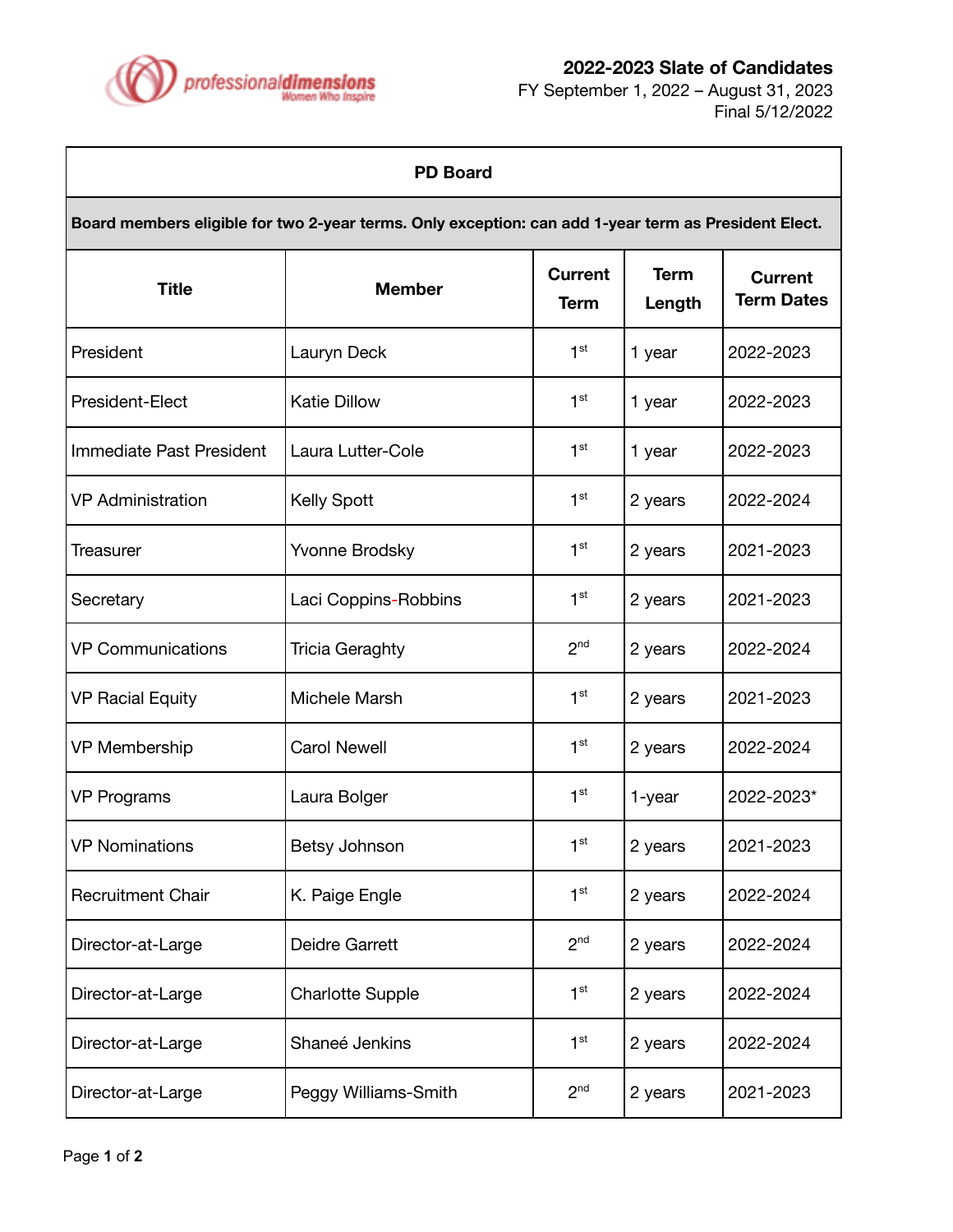

**2022-2023 Slate of Candidates**

FY September 1, 2022 – August 31, 2023 Final 5/12/2022

## **PD Board**

| Board members eligible for two 2-year terms. Only exception: can add 1-year term as President Elect. |                   |                        |                       |                                     |
|------------------------------------------------------------------------------------------------------|-------------------|------------------------|-----------------------|-------------------------------------|
| <b>Title</b>                                                                                         | <b>Member</b>     | <b>Current</b><br>Term | <b>Term</b><br>Length | <b>Current</b><br><b>Term Dates</b> |
| Director-at-Large                                                                                    | Elizabeth Johnson | 2 <sup>nd</sup>        | 2 years               | 2021-2023                           |
| Director-at-Large                                                                                    | Dominique Samari  | 1 <sup>st</sup>        | 2 years               | 2021-2023                           |
| Director-at-Large                                                                                    | Julia Smith       | 1 <sup>st</sup>        | 2 years               | 2021-2023                           |
| Director-at-Large                                                                                    | Corry Zetts       | 1 <sup>st</sup>        | 2 years               | 2022-2024                           |

| <b>Nominations Committee</b>                                                         |                      |                 |             |                   |  |
|--------------------------------------------------------------------------------------|----------------------|-----------------|-------------|-------------------|--|
| Members are eligible for one 2-year term.<br>$\bullet$                               |                      |                 |             |                   |  |
| Exception: A member may serve as the VP of Nominations following a term as a Member. |                      |                 |             |                   |  |
| <b>Title</b>                                                                         | <b>Member</b>        | Current         | <b>Term</b> | <b>Current</b>    |  |
|                                                                                      |                      | <b>Term</b>     | Length      | <b>Term Dates</b> |  |
| <b>VP Nominations - Chair</b>                                                        | Betsy Johnson        | 1 <sup>st</sup> | 2 years     | 2021-2023         |  |
| Member                                                                               | <b>Claire Becker</b> | 1 <sup>st</sup> | 2 years     | 2022-2024         |  |
| Member                                                                               | Shaneé Jenkins       | 1 <sup>st</sup> | 2 years     | 2022-2024         |  |
| Member                                                                               | Jamie Pratt          | 1 <sup>st</sup> | 2 years     | 2022-2024         |  |
| Member                                                                               | <b>Tiffany Wynn</b>  | 1 <sup>st</sup> | 2 years     | 2022-2024         |  |
| Member                                                                               | Jennifer Walther     | $1^{\rm st}$    | 2 years     | 2022-2024         |  |
| Member                                                                               | Lori Kuhn            | 1 <sup>st</sup> | 2 year      | 2022-2024         |  |
| Member - PP                                                                          | Judith Mouton        | 1 <sup>st</sup> | 2 years     | 2021-2023         |  |
| Member                                                                               | Wanda Montgomery     | 1 <sup>st</sup> | 2 years     | 2021-2023         |  |